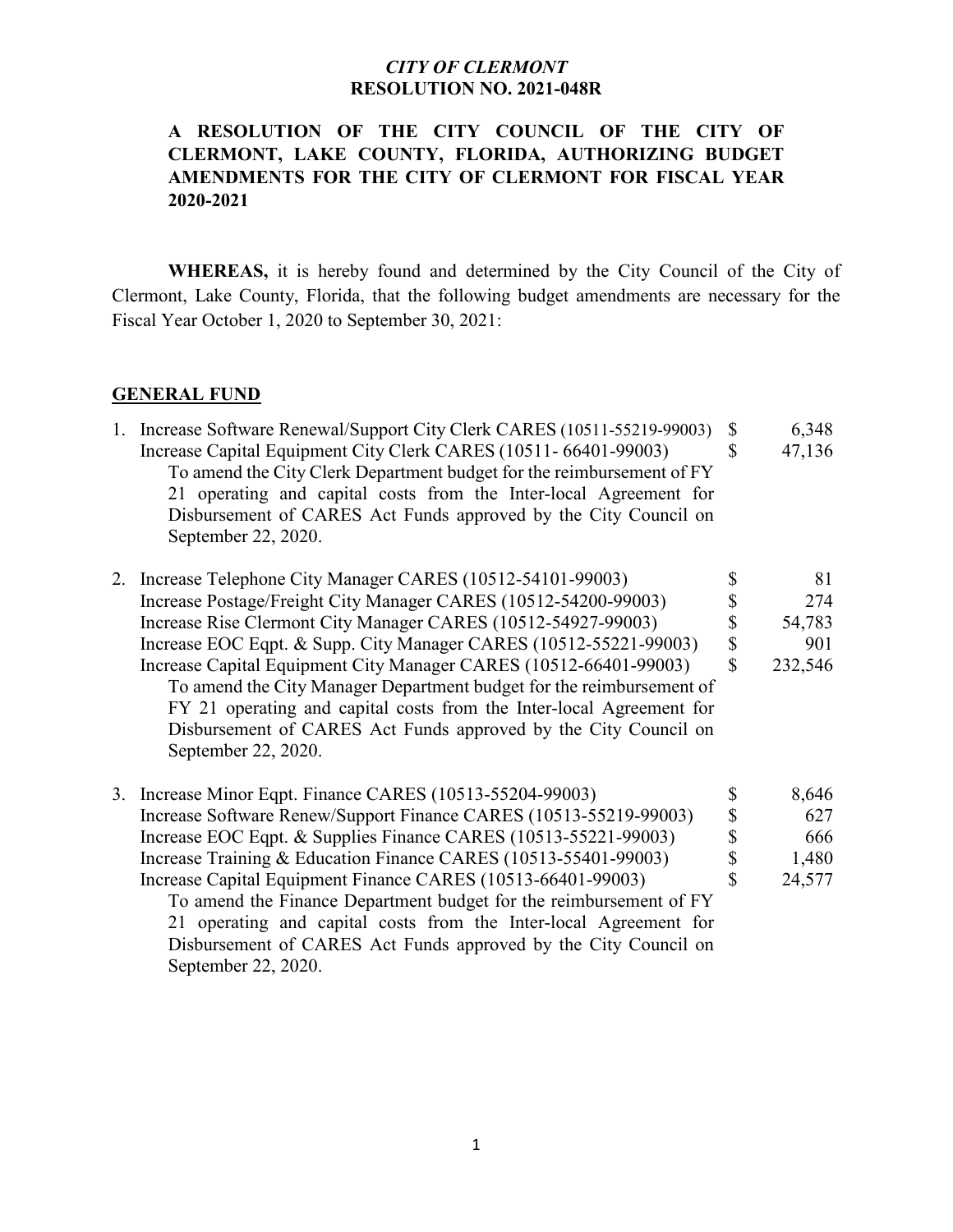| 4. Increase Minor Equipment P&DS CARES (10515-55204-99003)<br>Increase Capital Equipment P&DS CARES (10515-66401-99003)<br>To amend the Planning & Development Services Department budget for<br>the reimbursement of FY 21 operating and capital costs from the Inter-<br>local Agreement for Disbursement of CARES Act Funds approved by the<br>City Council on September 22, 2020.                                                                                                                                                                                     | \$<br>\$                                                                                                                      | 92<br>4,960                              |
|---------------------------------------------------------------------------------------------------------------------------------------------------------------------------------------------------------------------------------------------------------------------------------------------------------------------------------------------------------------------------------------------------------------------------------------------------------------------------------------------------------------------------------------------------------------------------|-------------------------------------------------------------------------------------------------------------------------------|------------------------------------------|
| 5. Increase Professional Services General IT CARES (10516-53100-99003)<br>Increase Postage/Freight IT CARES (10516-54200-99003)<br>Increase Minor Equipment IT CARES (10516-55204-99003)<br>Increase Software Renewal/Support IT CARES (10516-55219-99003)<br>Increase Capital Equipment IT CARES (10516-66403-99003)<br>To amend the Information Technology Department budget for the<br>reimbursement of FY 21 operating and capital costs from the Inter-local<br>Agreement for Disbursement of CARES Act Funds approved by the City<br>Council on September 22, 2020. | $\boldsymbol{\mathsf{S}}$<br>$\begin{array}{c} \mathbb{S} \\ \mathbb{S} \\ \mathbb{S} \end{array}$<br>$\overline{\mathbf{S}}$ | 6,300<br>11<br>5,119<br>17,052<br>45,767 |
| 6. Increase EOC Eqpt. & Supplies General Gov't. CARES (10519-55221-99003) \$<br>To amend the General Government Department budget for the<br>reimbursement of FY 21 operating costs from the Inter-local Agreement<br>for Disbursement of CARES Act Funds approved by the City Council on<br>September 22, 2020.                                                                                                                                                                                                                                                          |                                                                                                                               | 1,689                                    |
| 7. Increase EOC Equipment & Supplies Police CARES (10521-55221-99003)<br>To amend the Police Department budget for the reimbursement of FY 21<br>operating costs from the Inter-local Agreement for Disbursement of<br>CARES Act Funds approved by the City Council on September 22, 2020.                                                                                                                                                                                                                                                                                | $\mathbb{S}$                                                                                                                  | 1,426                                    |
| 8. Increase Operating Supplies Fire CARES (10522-55200-99003)                                                                                                                                                                                                                                                                                                                                                                                                                                                                                                             | \$                                                                                                                            | 1,195                                    |
| Increase Minor Equipment Fire CARES (10522-55204-99003)                                                                                                                                                                                                                                                                                                                                                                                                                                                                                                                   | \$                                                                                                                            | 2,149                                    |
| Increase Software Renewal/Support Fire CARES (10522-55219-99003)                                                                                                                                                                                                                                                                                                                                                                                                                                                                                                          | $\frac{1}{3}$                                                                                                                 | 10,905                                   |
| Increase EOC Equipment & Supplies Fire CARES (10522-55221-99003)                                                                                                                                                                                                                                                                                                                                                                                                                                                                                                          |                                                                                                                               | 341                                      |
| Increase Subscription & Dues Fire CARES (10522-55400-99003)                                                                                                                                                                                                                                                                                                                                                                                                                                                                                                               | \$                                                                                                                            | 497                                      |
| Increase Capital Equipment Fire CARES (10522-66401-99003)                                                                                                                                                                                                                                                                                                                                                                                                                                                                                                                 | \$                                                                                                                            | 48,931                                   |
| Increase Internet Fire Inspection CARES (10529-54102-99003)                                                                                                                                                                                                                                                                                                                                                                                                                                                                                                               | \$                                                                                                                            | 145                                      |
| Increase Uniforms Fire Inspection CARES (10529-55203-99003)                                                                                                                                                                                                                                                                                                                                                                                                                                                                                                               | \$                                                                                                                            | 3,805                                    |
| Increase Minor Equipment Fire Inspection CARES (10529-55204-99003)<br>To amend the Fire Department budget for the reimbursement of FY 21<br>operating and capital costs from the Inter-local Agreement for<br>Disbursement of CARES Act Funds approved by the City Council on<br>September 22, 2020.                                                                                                                                                                                                                                                                      | $\mathbb{S}$                                                                                                                  | 759                                      |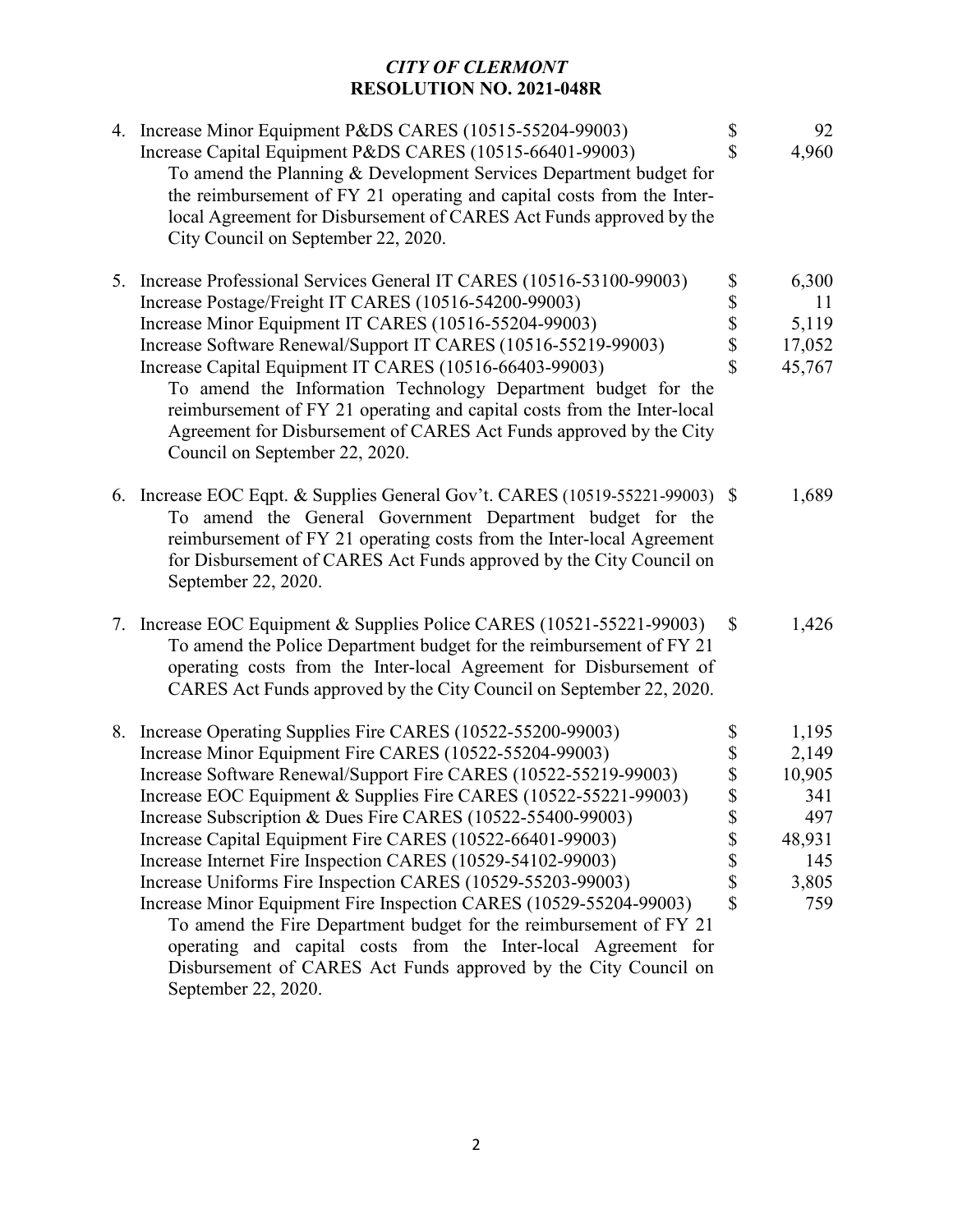| 9. Increase Operating Supplies Public Services CARES (10549-55200-99003)<br>Increase Minor Equipment Public Services CARES (10549-55204-99003)<br>Increase Safety Equipment Public Services CARES (10549-55205-99003)<br>Increase EOC Equip. & Supp. Public Services CARES (10549-55221-99003)<br>Increase Capital Equipment Public Services CARES (10549-66401-99003)<br>To amend the Public Services Department Governmental Funds budget<br>for the reimbursement of FY 21 operating and capital costs from the Inter-<br>local Agreement for Disbursement of CARES Act Funds approved by the<br>City Council on September 22, 2020.                                                                                                                                                                                                                                                                                                                                            | \$<br>$\boldsymbol{\mathsf{S}}$<br>\$<br>$\mathbb{S}$<br>$\mathbb{S}$                                     | 4,673<br>185,269<br>446<br>3,404<br>14,880                                                                   |
|------------------------------------------------------------------------------------------------------------------------------------------------------------------------------------------------------------------------------------------------------------------------------------------------------------------------------------------------------------------------------------------------------------------------------------------------------------------------------------------------------------------------------------------------------------------------------------------------------------------------------------------------------------------------------------------------------------------------------------------------------------------------------------------------------------------------------------------------------------------------------------------------------------------------------------------------------------------------------------|-----------------------------------------------------------------------------------------------------------|--------------------------------------------------------------------------------------------------------------|
| 10. Increase R&M - Building HR CARES (10560-54600-99003)<br>Increase Office Supplies HR CARES (10560-55100-99003)<br>Increase Minor Equipment HR CARES (10560-55204-99003)<br>Increase Software Renewal/Support HR CARES (10560-55219-99003)<br>Increase Capital Equipment HR CARES (10560-66401-99003)<br>To amend the Human Resources Department budget for the<br>reimbursement of FY 21 operating and capital costs from the Inter-local<br>Agreement for Disbursement of CARES Act Funds approved by the City<br>Council on September 22, 2020.                                                                                                                                                                                                                                                                                                                                                                                                                               | \$<br>\$<br>\$<br>\$                                                                                      | 107<br>180<br>1,665<br>1,216<br>4,048                                                                        |
| 11. Increase Software Renewal/Support CARES (10565-55219-99003)<br>Increase EOC Equipment & Supplies CARES (10565-55221-99003)<br>To amend the Procurement Services Department budget for the<br>reimbursement of FY 21 operating costs from the Inter-local Agreement<br>for Disbursement of CARES Act Funds approved by the City Council on<br>September 22, 2020.                                                                                                                                                                                                                                                                                                                                                                                                                                                                                                                                                                                                               | \$<br>\$                                                                                                  | 9,548<br>20                                                                                                  |
| 12. Increase Minor Equipment P&R CARES (10572-55204-99003)<br>Increase EOC Equipment & Supplies P&R CARES (10572-55221-99003)<br>Increase Capital Equipment P&R CARES (10572-66401-99003)<br>Increase Minor Equipment P&R CARES (10574-55204-99003)<br>Increase EOC Equipment & Supplies P&R CARES (10574-55221-99003)<br>Increase Capital Equipment P&R CARES (10574-66401-99003)<br>Increase Minor Equipment P&R CARES (10575-55204-99003)<br>Increase EOC Equipment & Supplies P&R CARES (10575-55221-99003)<br>Increase Capital Equipment P&R CARES (10575-66401-99003)<br>Increase Minor Equipment P&R CARES (10579-55204-99003)<br>Increase EOC Equipment & Supplies P&R CARES (10579-55221-99003)<br>Increase Capital Equipment P&R CARES (10579-66401-99003)<br>To amend the Parks & Recreation Department budget for the<br>reimbursement of FY 21 operating and capital costs from the Inter-local<br>Agreement for Disbursement of CARES Act Funds approved by the City | \$<br>$\frac{1}{3}$<br>\$<br>\$<br>\$<br>\$<br>\$<br>\$<br>\$<br>$\boldsymbol{\mathsf{S}}$<br>$\mathbf S$ | 1,463<br>16,840<br>10,457<br>149<br>9,905<br>12,135<br>1,995<br>34,256<br>40,574<br>2,230<br>1,266<br>25,126 |
|                                                                                                                                                                                                                                                                                                                                                                                                                                                                                                                                                                                                                                                                                                                                                                                                                                                                                                                                                                                    | Council on September 22, 2020.                                                                            |                                                                                                              |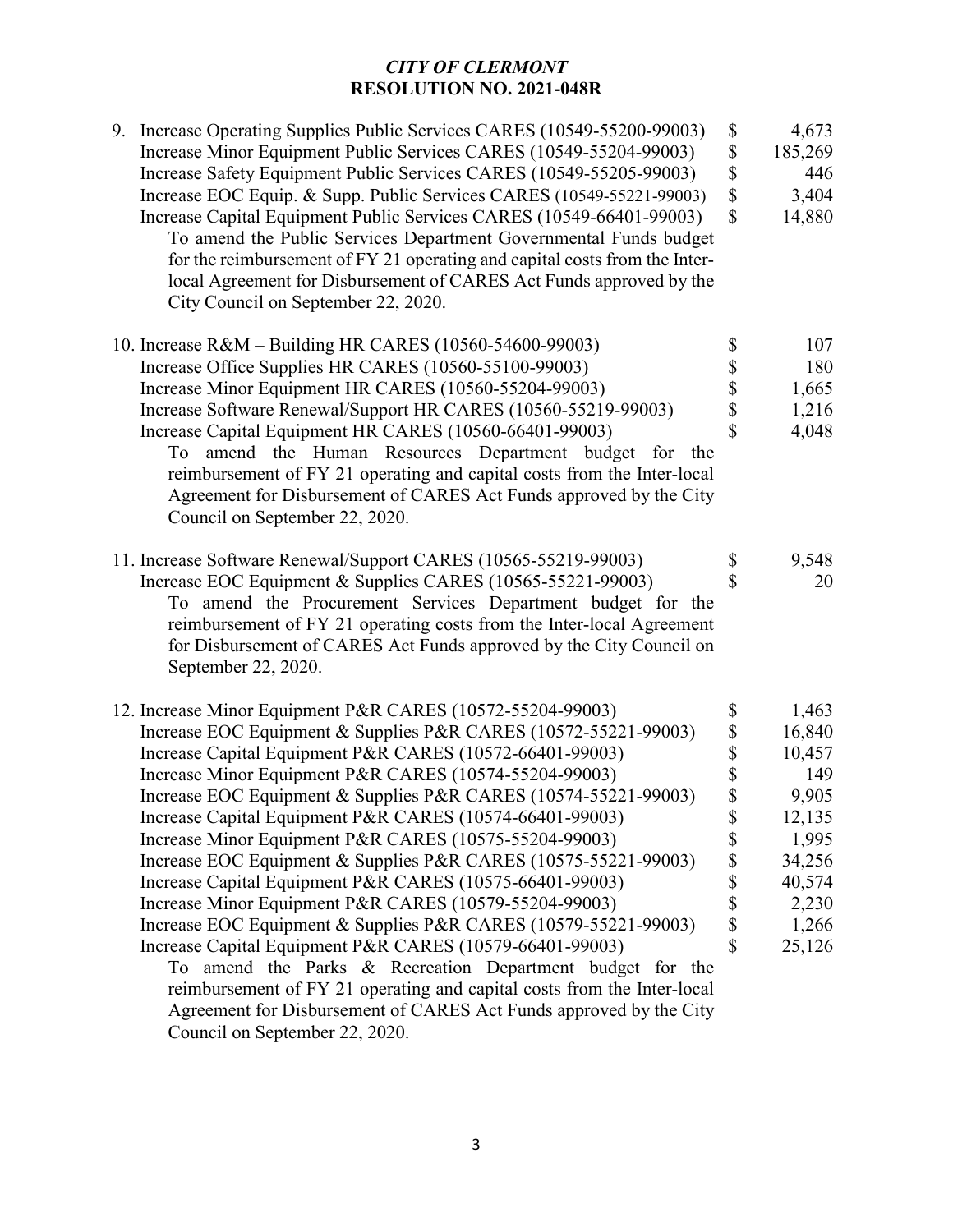| 13. Increase Transfer Out - to Building Services Fund (10581-99115)  | J  | 17,498  |
|----------------------------------------------------------------------|----|---------|
| Increase Transfer Out - to Water Fund (10581-99105)                  | \$ | 7,893   |
| Increase Transfer Out - to Sewer Fund (10581-99108)                  | S  | 7,493   |
| Increase Transfer Out - to Stormwater Fund (10581-99112)             | S  | 959     |
| Increase Transfer Out - to Sanitation Fund (10581-99116)             | S  | 959     |
| To amend the General Fund budget for transfers out to reimburse the  |    |         |
| Building Services, Water, Sewer, Stormwater and Sanitation Funds for |    |         |
| FY 21 operating and capital costs from the Inter-local Agreement for |    |         |
| Disbursement CARES Act Funds approved by the City Council on         |    |         |
| September 22, 2020.                                                  |    |         |
| 14. Decrease Fund Balance (10599-59900)                              | S  | 945,862 |
| Total General Fund adjustments                                       |    |         |

### **BUILDING SERVICES FUND**

|  | 1. Increase Capital Equipment (11524-66401-99003)                  | 17,498 |
|--|--------------------------------------------------------------------|--------|
|  | Increase Transfer In from General Fund (11381-38100)               | 17,498 |
|  | To amend the Building Services Department budget for reimbursement |        |
|  | from the General Fund of FY 21 capital costs from the Inter-local  |        |
|  | Agreement for Disbursement of CARES Act Funds approved by the City |        |
|  | Council on September 22, 2020.                                     |        |

### **WATER FUND**

| 1. Increase Minor Equipment CARES (41533-55204-99003)              | S  | 433   |
|--------------------------------------------------------------------|----|-------|
| Increase EOC Equipment CARES (41533-55221-99003)                   | \$ | 895   |
| Increase Training & Education CARES (41533-55401-99003)            | \$ | 888   |
| Increase Capital Equipment CARES (41533-66401-99003)               | \$ | 5,677 |
| Increase Transfer In from General Fund (41381-38100)               | S  | 7,893 |
| To amend the Public Services Department Water Fund budget for      |    |       |
| reimbursement from the General Fund of FY 21 operating and capital |    |       |
| costs from the Inter-local Agreement for Disbursements CARES Act   |    |       |
| Funds approved by the City Council on September 22, 2020.          |    |       |
|                                                                    |    |       |

#### **SEWER FUND**

|  | 1. Increase Minor Equipment CARES (42535-55204-99003)         |    | 433   |
|--|---------------------------------------------------------------|----|-------|
|  | Increase EOC Equipment CARES (42535-55221-99003)              | S  | 495   |
|  | Increase Training & Education CARES (42535-55401-99003)       | S  | 888   |
|  | Increase Capital Equipment CARES (42535-66401-99003)          | S  | 5,677 |
|  | Increase Transfer In from General Fund (42381-38100)          | -S | 7.493 |
|  | To amend the Public Services Department Sewer Fund budget for |    |       |

To amend the Public Services Department Sewer Fund budget for reimbursement from the General Fund of FY 21 operating and capital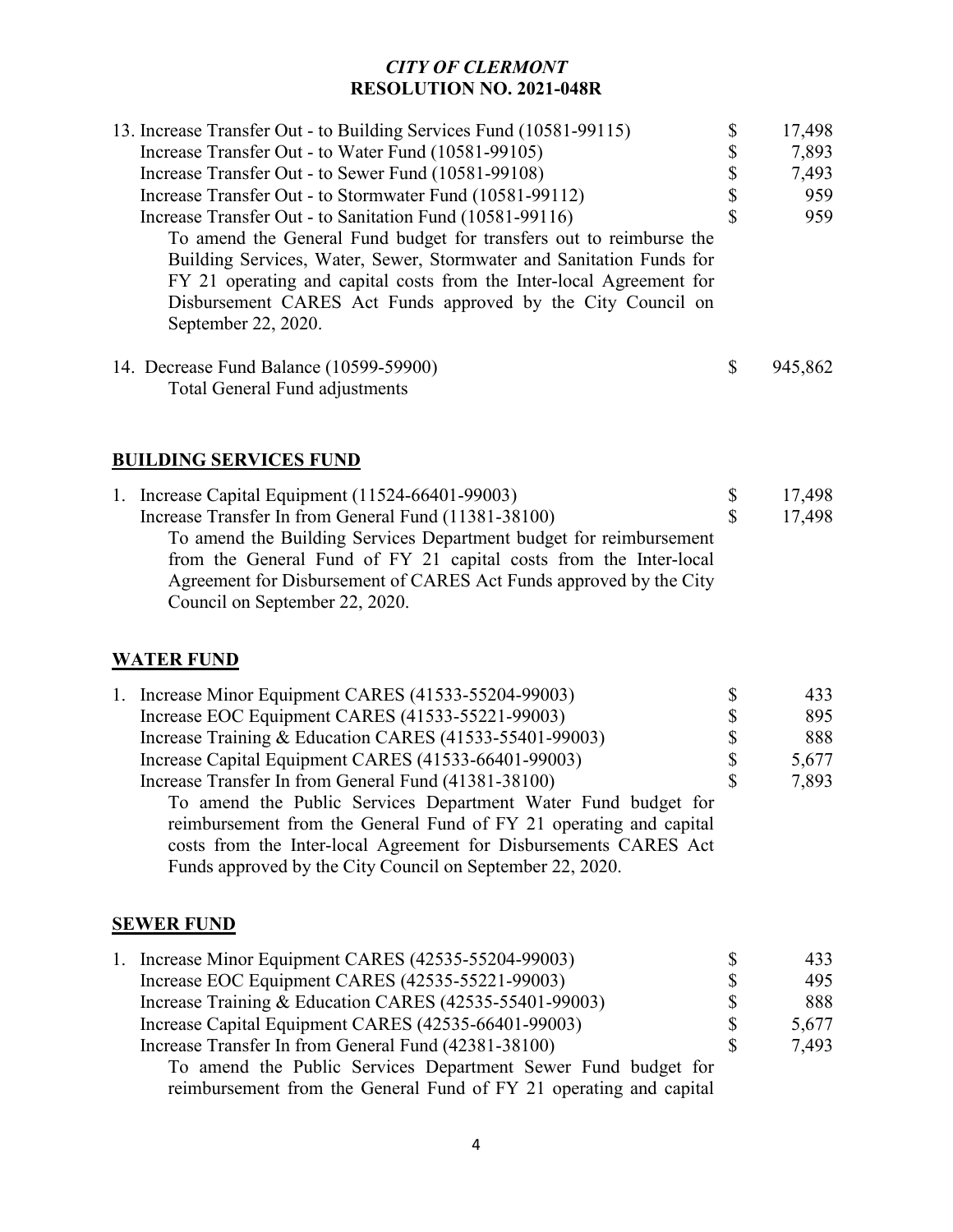costs from the Inter-local Agreement for Disbursements CARES Act Funds approved by the City Council on September 22, 2020.

# **STORMWATER FUND**

|  | 1. Increase Minor Equipment CARES (45538-55204-99003)                                                                                                                                               | \$ | 109 |
|--|-----------------------------------------------------------------------------------------------------------------------------------------------------------------------------------------------------|----|-----|
|  | Increase EOC Equipment CARES (45538-55221-99003)                                                                                                                                                    | \$ | 35  |
|  | Increase Training & Education CARES (45538-55401-99003)                                                                                                                                             | \$ | 222 |
|  | Increase Capital Equipment CARES (45538-66401-99003)                                                                                                                                                | \$ | 593 |
|  | Increase Transfer In from General Fund (45381-38100)                                                                                                                                                | S  | 959 |
|  | To amend the Public Services Department Stormwater Fund budget for                                                                                                                                  |    |     |
|  | reimbursement from the General Fund of FY 21 operating and capital<br>costs from the Inter-local Agreement for Disbursements CARES Act<br>Funds approved by the City Council on September 22, 2020. |    |     |
|  |                                                                                                                                                                                                     |    |     |

### **SANITATION FUND**

| 1. Increase Minor Equipment CARES (49534-55204-99003)                                                                                                                                                                                                                     | \$ | 109 |
|---------------------------------------------------------------------------------------------------------------------------------------------------------------------------------------------------------------------------------------------------------------------------|----|-----|
| Increase EOC Equipment CARES (49534-55221-99003)                                                                                                                                                                                                                          | \$ | 35  |
| Increase Training & Education CARES (49534-55401-99003)                                                                                                                                                                                                                   | \$ | 222 |
| Increase Capital Equipment CARES (49534-66401-99003)                                                                                                                                                                                                                      | \$ | 593 |
| Increase Transfer In from General Fund (49381-38100)                                                                                                                                                                                                                      | S  | 959 |
| To amend the Public Services Department Sanitation Fund budget for<br>reimbursement from the General Fund of FY 21 operating and capital<br>costs from the Inter-local Agreement for Disbursements CARES Act<br>Funds approved by the City Council on September 22, 2020. |    |     |

# **Net Decrease to Fund Balance – All Funds \$ 945,862**